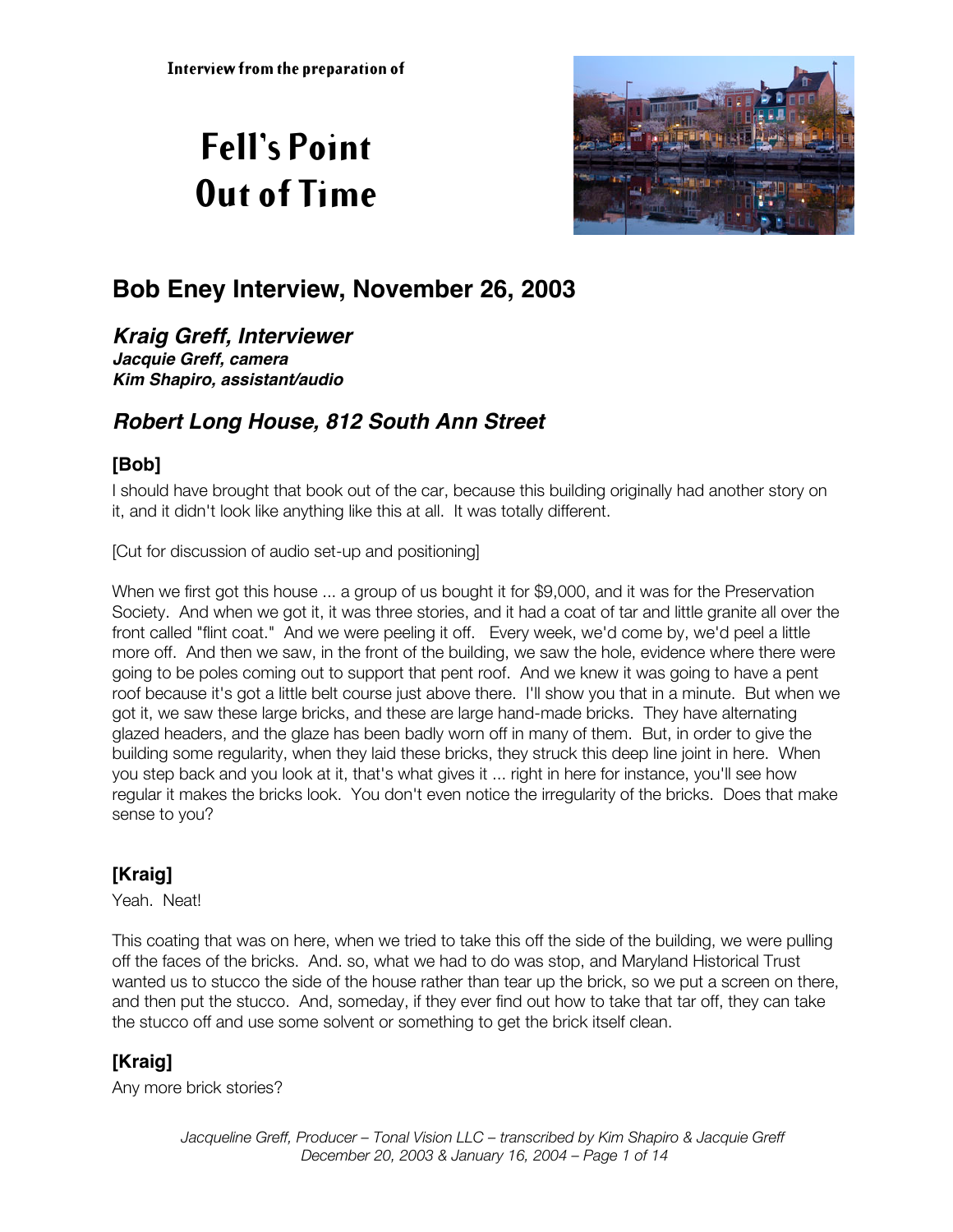#### **[Bob]**

Well, I mentioned the belt course just above that pent roof. And you see that, underneath the windowsills up there. Can you see that row of three bricks underneath the windowsills up there? That's a belt course, and when it's at the windowsill level, you know, it's not supposed to be at the windowsill level. It's supposed to be half-way between the windows and the upstairs and downstairs. But when it's up high like that, it indicates that there was a pent roof on the building, and this is a pent roof. It's not typical of Baltimore ... more north of here, up in Cecil County and Pennsylvania, that kind of area.

[Cut]

#### **[Kraig]**

Any more brick stories? Any more things about this house?

## **[Bob]**

Did I tell you that the house was built in 1764? And when we got the house, we knew it was an old house. We didn't know how old, exactly. We didn't know much about it. We had to do a lot of research on it. And then we found out the date of the house, and then we found out the man who owned it, Robert Long, had actually done something in the Revolutionary War. He was Governor Simms Lee, who was Governor of Maryland at the time. He authorized him to go ...

[Cut - change positions.]

Governor Simms Lee, at the time during the Revolutionary War, authorized this man, Robert Long, the owner here, to commandeer any wagons he needed at all in the state to take grain up to New Jersey to Washington's troops, because they were starving. And, the rivers were frozen, they couldn't get through. And so Robert Long commandeered people's wagons and people's grain and whatnot, took it up. And then, after he War, we found out that Robert Long went back to the State's Assembly like politicians today, time and time again, telling them how much of his own money he spent doing this and how he needed to get repaid ... Whatever ...

#### **[Kraig]**

So, Robert Long was just some kind of a crook. So, here it is, the Robert Long House... Well, there it is.

# **[Bob]**

Right. Well, he was just an ordinary guy, and he and General Mordecai Gist ... [Question if camera was on.] Well, Mordecai Gist was the general in charge of the troops here. But after the end of the war, all the land that had been taken and property that had been seized of the Tories, there were Tories here, and so their property had been seized. It was owned by the state. And it was to be sold in a democratized method. And, so they did. They sold it all off. There was a man named Ebenezer Mackey, who had bought Robert Long's warehouse, which is on the water. [Kraig comment about unusual name.] Ebenezer Mackey, his property had been taken, and Robert Long went and bought it for a little bit of money. And, what they wanted, they wanted everybody to have a chance to get at this Tory property, but of all the Tory properties taken in Baltimore, there were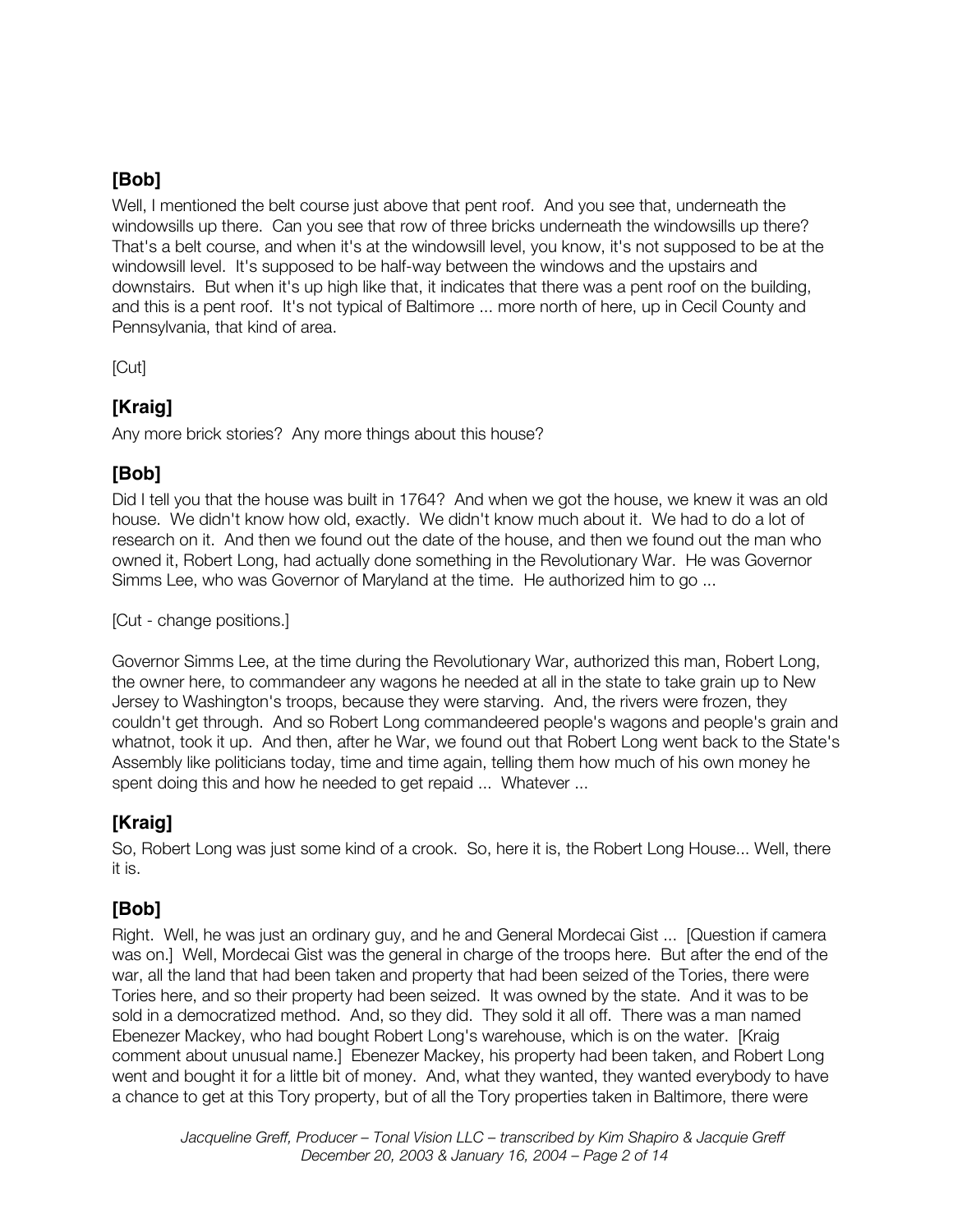twelve buyers who got it all. And Robert Long and General Mordecai Gist, they got about a ... a staggering number of thousands of pounds worth of property that they bought because they were right there at the right time. It wasn't a very good process.

## **[Kraig]**

So they wound up becoming wealthy over this whole deal.

# **[Bob]**

The made out like crazy, right. [Laughs]

[01:07:24:17]

## **[Kraig]**

Give me a little bit of your background. You know so much about this stuff. Historian? Architect? What's the deal here. I've laid some brick before, but I didn't know ... You seem to know everything about the brick, and all the proper terminology.

## **[Bob]**

I've always been interested. That's why I moved to Fells Point.

# **[Kraig]**

From where?

# **[Bob]**

From New York in 1967. I moved down, and when I got here, I wanted to buy an old house in Fells Point. I knew it was an area down here. But when I got down here, they were going to build an expressway through here. From Thames Street down there up to Lancaster Street, they were getting ready to condemn everything through here for I-83, I-95, and I-70. All three were going to come right through here. It'd have been sixteen lanes, maybe even double-deck. So, we got a group together to try to fight the road.

# **[Kraig]**

How many people in the initial group?

# **[Bob]**

The Preservation Society, there were thirty of us. And so we made them all Board members, and that's how we started out. And, within a year, we had almost five hundred people behind us. It was a good start. Then, because the National Register was a new thing , at the time it was coming, it hadn't started yet. That looked like it might have some promise. So, we got a lawyer. We went out looking for a lawyer. And at that time, William Donald Shaffer was the President of the City Council. And he was running for mayor. And so his treasurer was Norman Ramsey who was the head of Semmes, Bowen and Semmes, a very prestigious law firm downtown. And we were able to get Norman Ramsey to be our attorney and represent us, because we had gotten onto the National Register. We were the first group in Maryland to get a designation ... to get Fells Point designated as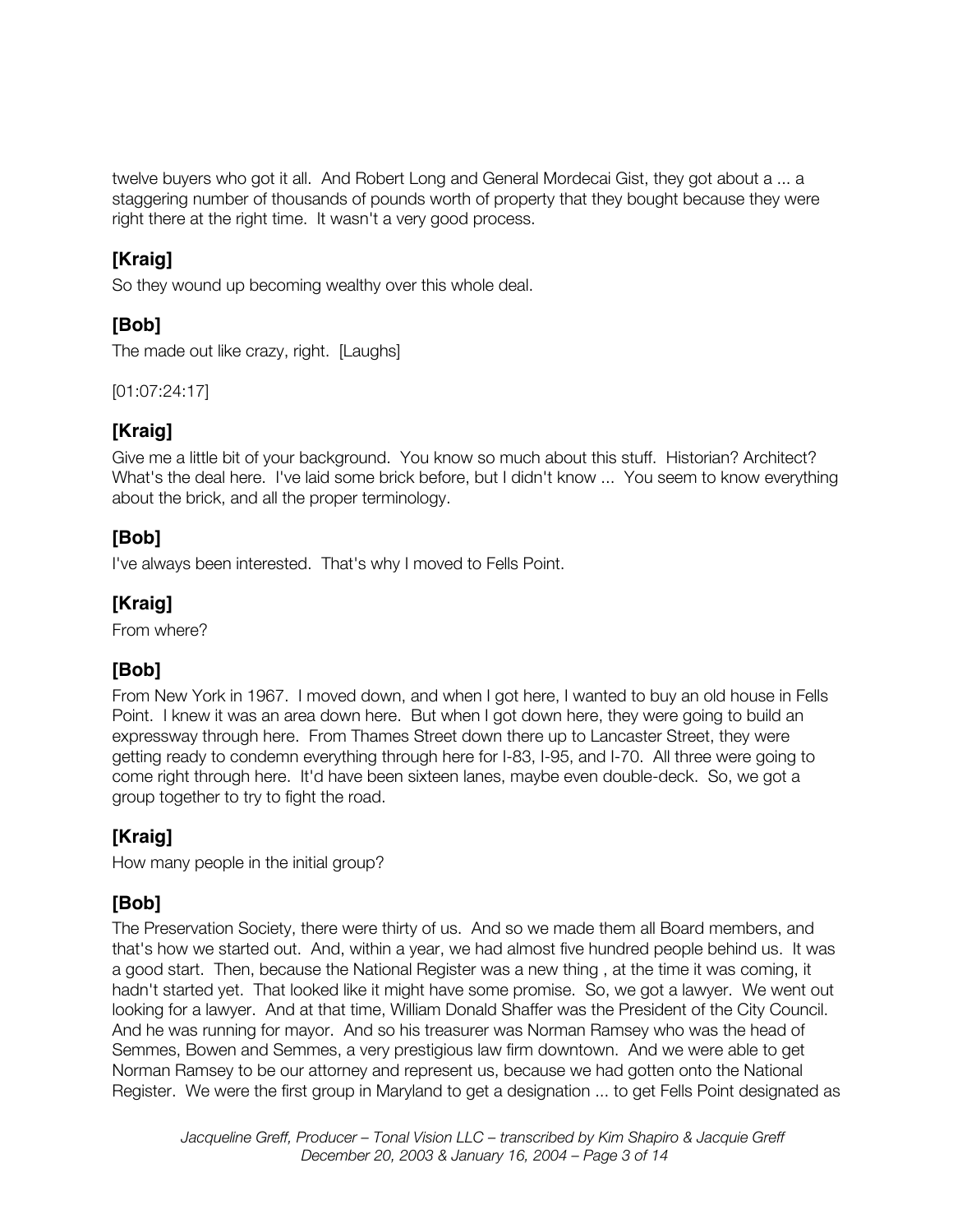an Historic District on the National Register. And, what that said was, no Federal money could be used to destroy anything on the National Register without the consent of the President's Advisory Commission on Historic Preservation. And so what we had to do then was woo all of those people, there were eight of them, on the President's Advisory Commission. We learned who they were, and we went and we got them, and we brought them over to Fells Point, and we'd take them to Haussner's for dinner, we'd take them all around. We did all this stuff.

[Cut - discussion that we need to get these details during inside interview.]

# **Double House at 912 & 914 Fell Street**

[01:10:30:10]

## **[Bob]**

These two houses are typical of the houses you'll find in every block in Fells Point. Because, they didn't build row houses, but they built double houses. The owner built one for himself and he rented the other one. And that happened in almost every block in Fells Point. You'll find at least one set of double houses. And, in this case, one house was more elaborate than the other house on the inside, and that would have been the owner's house. Here you can see one that still has the paint and all the stuff and not the old windows, and this one has been pretty much brought back to what it looked like originally with the proper windows.

#### **[Kraig]**

Which one was the owner's house?

## **[Bob]**

That one was.

# **[Kraig]**

That was the owner's house?

# **[Bob]**

That was the owner's house. And it had ... because they're in the back yard now ... it had mantelpiece with Welford ornaments on it, that's a Philadelphia company that manufactured the mantelpieces that had the Greek figures and things? Unfortunately most people, because it had a lot of paint on it, just ripped that stuff out threw it away. And this mantelpiece is in that back yard. But, it had more elaborate woodwork. And the wood trim in these houses varies from room to room. Like the front room downstairs is the elaborate room. And that would have the most ornate fireplace and the most ornate chair rail, where the dining room would be a little bit like that, but upstairs would be much simpler and plain. Now, when you go down the street, when we talk about the Captain Steele house later, that's the big three-and-a-half story house, and every room in that house ... and that house retained all of its woodwork up until today ... and the woodwork gets more and more elaborate as you go from room to room on the first floor. But the main room in the larger houses like that one and the Norris House up the street, the main room is on the second floor front, because those houses are about 28 feet wide, 25, 28 feet wide, and so that big room on the second floor is usually the drawing room of the house, and they lived much differently than the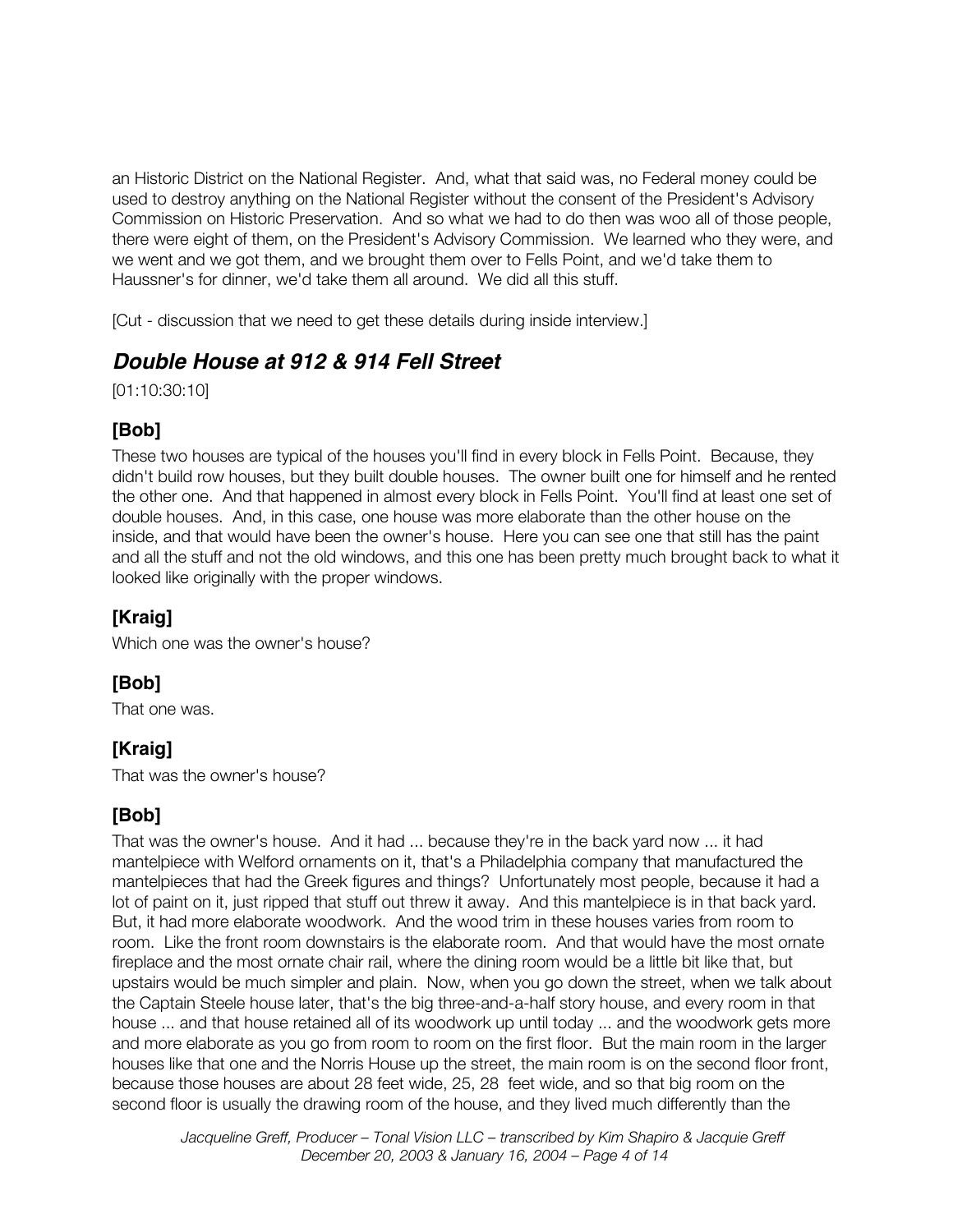people who lived in the smaller houses.

[Cut]

Now, look over there and see that pent roof, that chimney pent between the two... You see that house down the street with the attic window? Look above it and you'll see the penthouse between the chimneys. And on the other side, there's another penthouse for the other house. That's a double house there.

[Camera moves first to capture Robert Long House, which is not the house he was referring to.]

If that doesn't work I've got a good drawing of a pent roof... It's called a chimney pent.

[Camera moves to correct house with pent roof nearby.]

Look up between them and you'll see a little shack between the chimneys over there. That's the penthouse, and you got a stairway on the inside that goes up to that and you come out. There's this house over here, the Captain Steele house, the big one, that has one with a perfect ladder on the inside, a stairway on the inside.

## **1606 & 1608 Shakespeare St.**

[01:14:29;23]

#### **[Bob]**

Now, this pair of houses, identical to the pair that we saw earlier, pretty much the same thing. They were built in 1795. This one was occupied by William Furlong, and we're not sure occupied this one. Furlong was a captain of a vessel, and he also was out at Fort McHenry in the bombardment of Fort McHenry. Arnold Capute, who did this house, did painstaking research on the house. And the house had not been damaged in many ways. And you'll notice the cornice up there, from the inside, in the cornice, when Arnold cleaned out the attic, he found many artifacts and a map of New York state, 1795. He found shoe buckles, a pair of shoe buckles, he found pieces of painted floor cloth... It was fantastic! The house has most of its woodwork intact in it. Arnold has done a great job restoring it. This one has been through all kinds of things. It's the same brick facade, but they've altered the windows in the late nineteenth century and they raised the roof in the late nineteenth century. It's got a late nineteenth century cornice on the top. And that happened when all of the immigrants were coming in and they were trying to fill the house with as many people as possible and make the house as big as possible. Arnold's house had never been altered on the inside.

#### [Cut]

That house, next to Arnold's, that had another floor added to it, which has been removed and the owner brought it back to a two-and-a-half story house.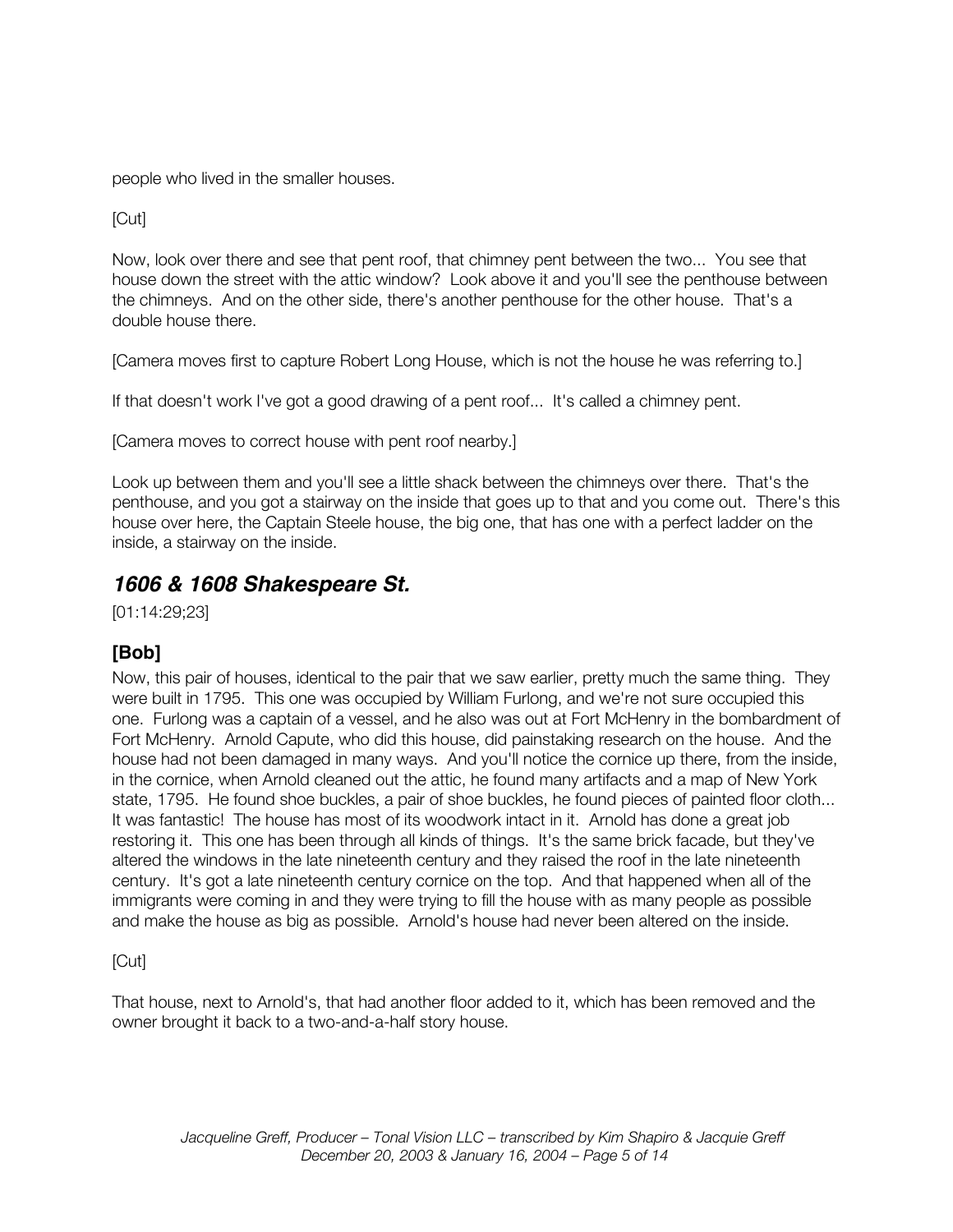# **1604 Shakespeare St.**

[01:16:41:04 - mic with wind muff shows on screen – this house only]

## **[Bob]**

This house also had another floor added to it, and when the city sold all these houses off, these people had the alternative of restoring it as a three-story house or bringing it back to a two-story house. And they chose to bring it back to a two-story house. It has more character. Again, it's a house of about 1790-1792.

# **1600 Shakespeare St.**

[01:17:18:11]

## **[Bob]**

... The fireplace in the kitchen there is phenomenal. I can stand up in the opening.. It's eight feet wide. It has an oven in the back of the fireplace, and the oven actually at one time was where this alley way is, and the foundation is still partly in the basement of this house for that oven.

## **[Kraig]**

What is the significance of this house here?

#### **[Bob]**

This was the kitchen building to the Fell family farm, which could possible be from the 1730's... It's quite a wonderful house. It has windows in this end on the upstairs, on the third floor. It's got windows on this end that look eastward.

[Cut. Change position slightly.]

This house had one room on the second floor, no fireplace. It obviously was for slaves or servants, but it had no fireplace in it, and it was just one big room with a wooden wall kind of dividing it down the middle. And on the first floor again, it was one big room with this enormous fireplace in this end. It's a wonderful fireplace, you have to see it!

And, Ann Fell, when she was selling off the properties, Ann Fell sold the house in the very beginning ... She sold the house in 1771 as she was starting to lay off the property.

#### [Cut]

Ann Fell started selling off the town and as she began ... her husband died, so she had to really work hard, because she had laid out this thing as a town, and she was selling it herself, so she became the Jim Rouse of her day, and she really did work. She was a dynamo, because people in Baltimore Town hated Fells Point competing with them. But she was dynamo. She went ahead and sold this town off, and in ten years she did. But one of the first properties that she sold was the kitchen building. And she sold it to a man as a building. Not as a lot, she sold it as a building, which would indicate that it was here well before any offering. And she sold it to a guy from Lancaster, Pennsylvania, and people came in from all over to buy this stuff.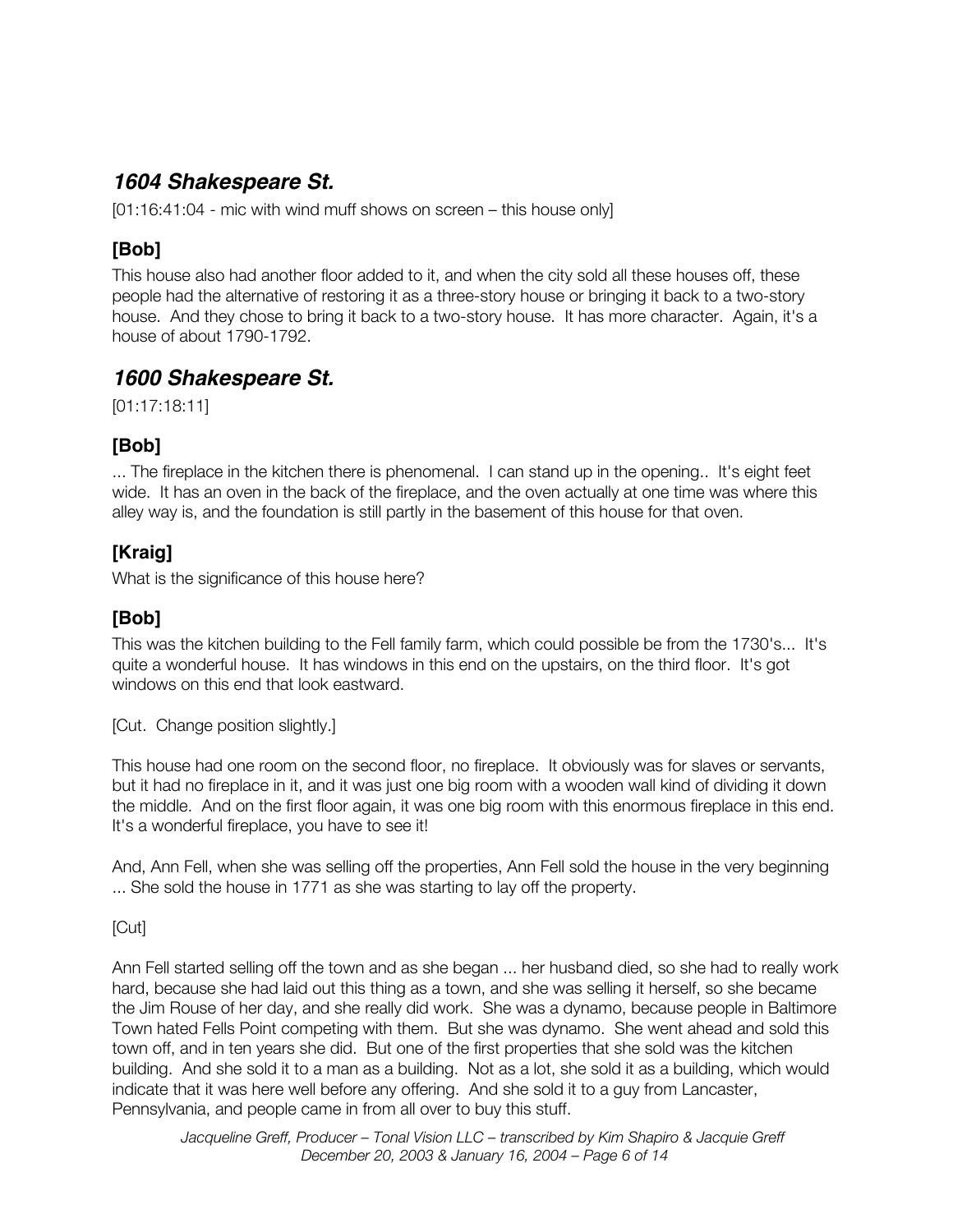## **[Kraig]**

You talk about the "kitchen building," what does that mean?

## **[Bob]**

The kitchen building was where, for this farm, was where they cooked.

# **[Kraig]**

So Fells Point was actually a farm?

# **[Bob]**

Oh, it was definitely a farm. And we think that that was his house, and the next few buildings down the street there, they were all sold as a group, and they were sold as the Fell Mansion. And they were sold, and that was about 1794. They were sold off. And we have the newspaper ad for that, the whole thing.

# **[Kraig]**

So this whole area was where William Fell had all his little buildings.

# **[Bob]**

Right. This was William Fell's farm. It was called Fells Prospect. And when he died, he died in '46, and when he died, his son...

[Action pauses for loud truck and siren noise. Bob laughs and shakes.]

# **[Jacquie]**

I'm gonna have out takes on this. [Car alarm goes off.]

# **[Bob]**

While we are standing here waiting, look at the three-story building and look above the windows. I mean you'll see it everywhere. When you look and you're aware of it, you'll see it. You see what happens up there? This is Flemish bond brick up to the top of the windows on the second floor, and from there on up it's just running bond. You see that?

## **[Jacquie]**

Yeah, it's different.

# **[Bob]**

It happens all over Fells Point. But you're not aware of it.

## **[Kraig]**

I am now. I think I'll always be aware of it from now on, Bob. Tell me about ... this was a farm, that whole thing, because that's very interesting.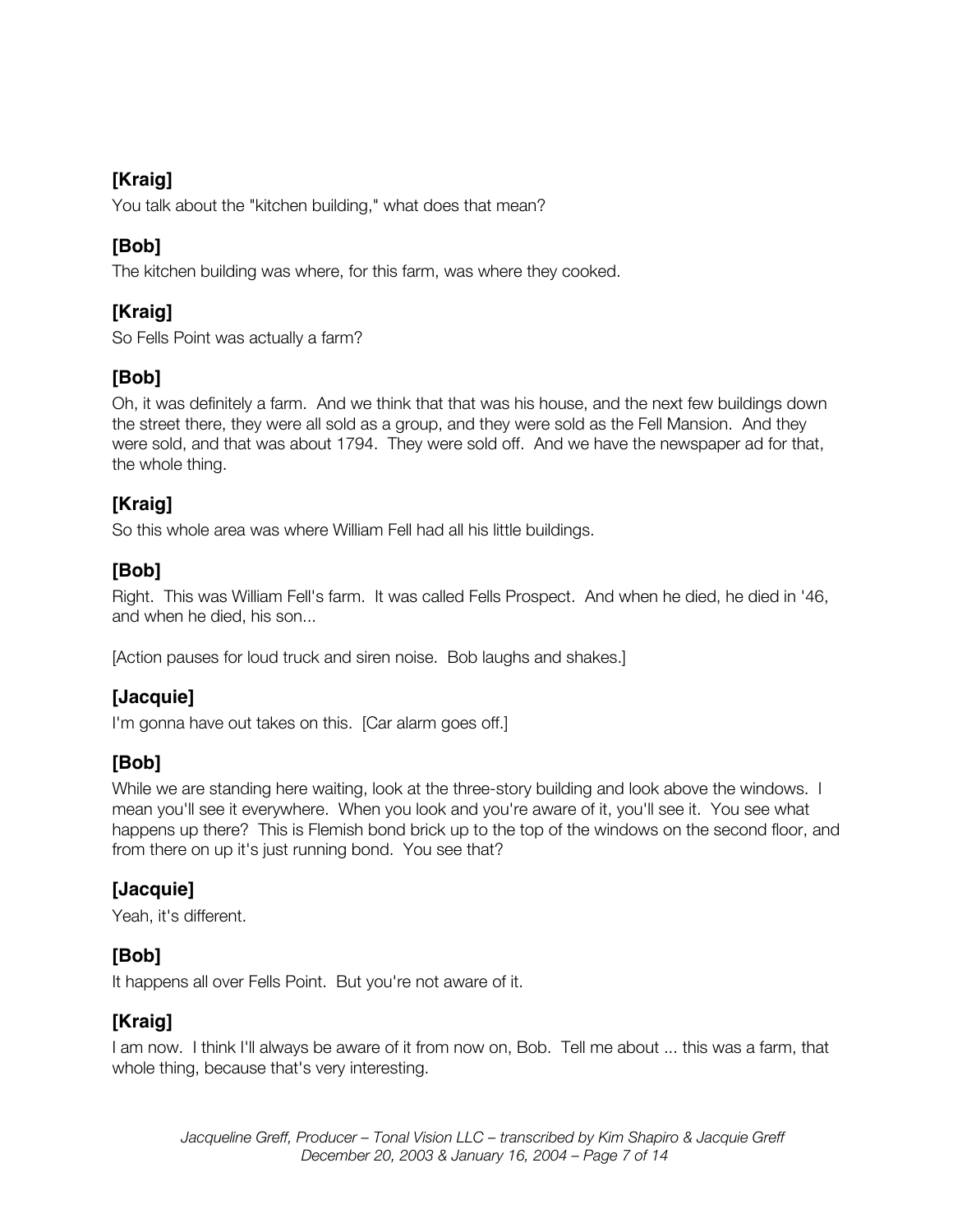#### **[Bob]**

When we're done here, I prepared a map for the kids at St. Stan's School. And I showed it ... oversimplified ... I showed Fells Point with the farm, and told them that this was William Fell's farm. When he started selling it out as a town, they called it Fell's Point. I'll show you that when we're done here.

#### **[Kraig]**

So it became Fell's Point once she started selling the whole thing off.

## **[Bob]**

Well, his son ... William Fell died in '46, and his son Edward Fell inherited it. Edward Fell married his mother's niece, Ann Bond. ... All the people coming to Baltimore Town couldn't get up into the harbor. The harbor was silted up., and you couldn't dock there. But right here, Fell had deep water, right up to the land. And so everybody wanted to do something with this property. So he decided that he would capitalize on this, Edward did, and lay it out into a town, so they put it into a town. Ann's father, John Bond, was their attorney. And he laid it out. We have all the land records, ads and everything, for selling it off as a town.

As soon as they started selling it off, Edward Fell died. And Ann became the dynamo who pushed it. And I mean she was a tiger, and she was good, because she had to fight all those people in downtown Baltimore, and she was successful. Because her father, as her attorney, he told those people, "we can prove everything that Ann says is correct," and she did.

Ann, then, wanted to get another husband. So, when she looks around, she looks around for a husband. Now, she's a very intelligent woman. So she looked around all over the area, and over in Harford County she found Mr. Giles. Mr. Giles owned about half of Harford County, so she married him. When she did, she went into it with a pre-nuptial agreement ... because she had her children ... she had some daughters and a son, and he had some children. So, she went into a pre-nuptial agreement that said, anything that she goes into this marriage with does not go to any of his heirs. It goes to her children. And he agreed to that. And, as it turns out, most of his children passed on before all this happened, and so her kids got everything, the Harford County and Baltimore. She was a very clever woman.

## **1609 Shakespeare St.**

[01:26:17:12]

## **[Bob]**

This little house behind the telephone pole there... I worked on that house with James Roland, the historical architect from Harford County. And we worked the entire day, and the house just proved to be so fantastic, because it was built completely out of square. It looked like it had been built by rank amateurs. It was a Quaker plan, one room above another. William Fell had been a Quaker. And the house had some really strange early archaic things in it that you wouldn't have found in a late eighteenth century house, so it was a very early eighteenth century house. And we figure since it was part of the Fell Mansion, when at the end, it probably ... the house had just grown and grown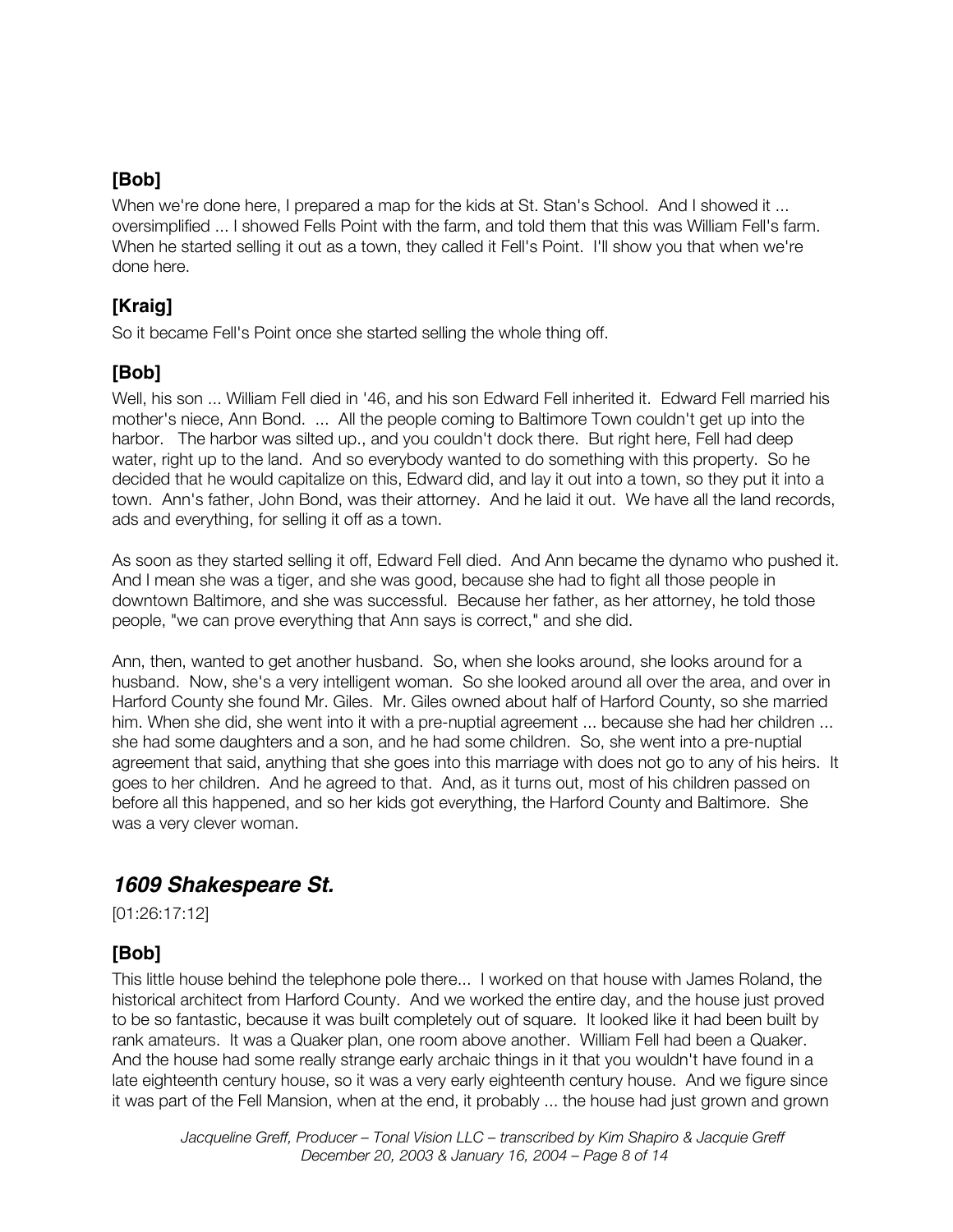and grown, and that it was William Fell's house perhaps.

# **[Jacquie]**

Is that the one right next to the graveyard you're talking about, or the one down from it?

## **[Bob]**

It's the one with the pent roof, the little pent roof across the front.

[Cut while car parks]

... crumbling ... the front wall practically fell into powder. And so, it's got a new front. This side wall is probably original ... has some of the original framing on the structure, on the second floor ceiling, and a little bit of the first floor ceiling. But it's largely a rebuilt house. That belongs to Stilios.

# **1603 & 1605 Shakespeare, "Half House"**

#### **[Bob]**

The pair of houses here was built in 1792. But they're not a complete pair, they were only the fronts. They didn't have enough money, apparently, to build a two-room deep house. So they built the front half, and you'll see how far it went back, now covered with stucco, that front wall was stuccoed. About 1818, they built the back on this house. We don't know about the other one, when it went on, but this was 1818 when this was added on to the back of the house.

# **Back to 1609 Shakespeare St.**

[01:28:47:22]

# **[Kraig]**

Now which one of these houses is the house you think that William Fell was...

# **[Bob]**

This one. [Pointing to Stelios' house.]

## **[Kraig]**

Right there?

# **[Bob]**

This one, yeah. This house is only eighteen feet deep.

## **[Kraig]**

And the back there is all added on.

# **[Bob]**

Oh, everything is added on. But, this building, when we were working on it, it's exactly eighteen feet by eighteen feet nine on this side and eighteen feet on that side. So, it's built out of square...

*Jacqueline Greff, Producer – Tonal Vision LLC – transcribed by Kim Shapiro & Jacquie Greff December 20, 2003 & January 16, 2004 – Page 9 of 14*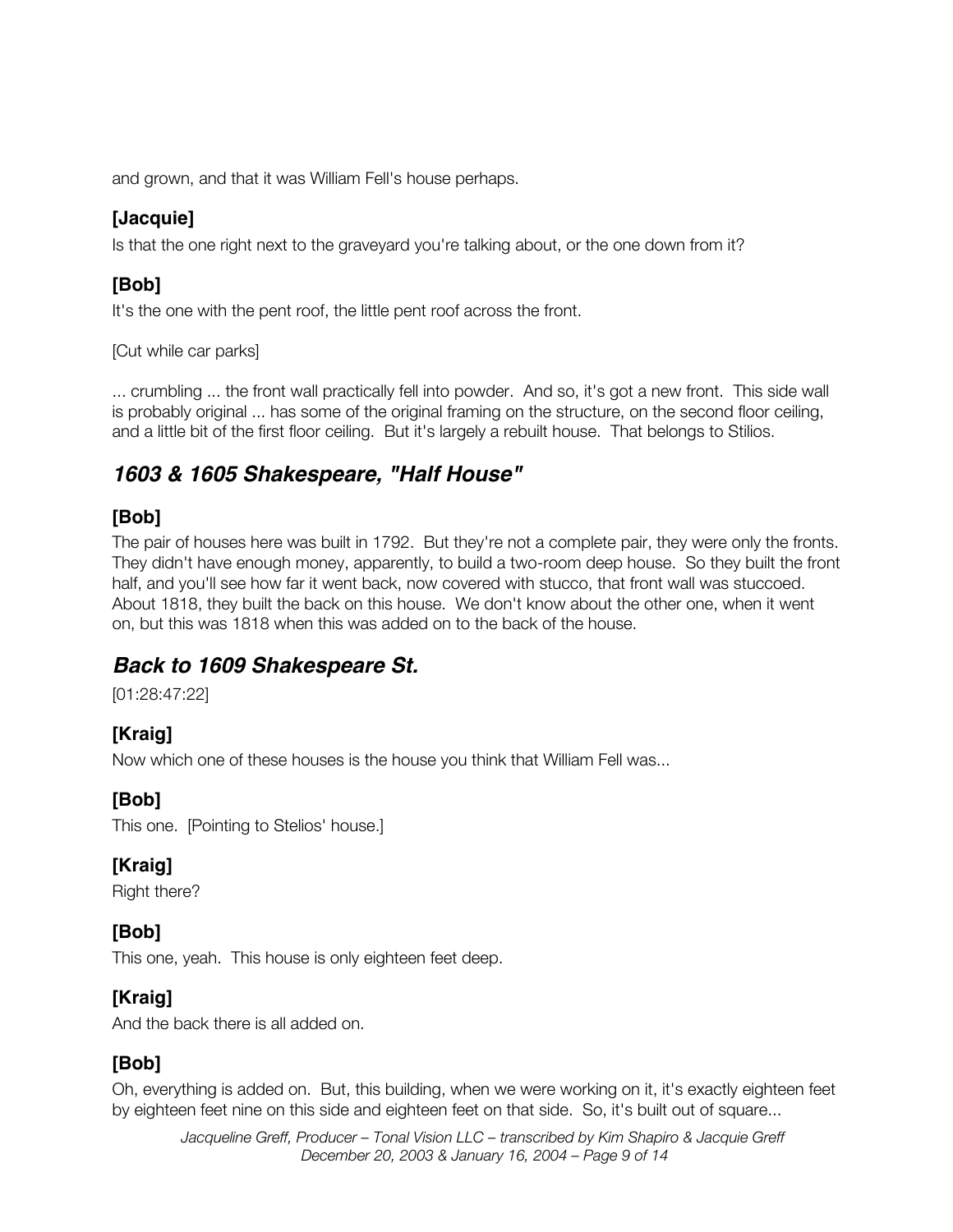## **[Kraig]**

You mentioned that William Fell was a Quaker, why was it built out of square? Was it a religious thing?

# **[Bob]**

No, no, no, no. It was because they weren't builders. He was in communication with all the Quakers up in Cecil County, all around. He got all over the place with the Quakers. And the Quakers all helped one another. All through Cecil County you'll find this little house, once, then sometimes double, the same little house hooked together. But it was his close association with the Quakers in the very beginning. Now he got away from that because he wasn't a good Quaker necessarily...

#### **[Kim]**

Is there a Quaker meeting house down here?

## **[Bob]**

Oh, the meeting house is still over there, but it wasn't the one that he went to, though. But there is a meeting house over, right off of Aisquith Street there, between Baltimore and Fayette Street, the Quaker meeting house there. It's used for something else now.

## **[Kraig]**

So, basically, if this was the big mansion and everything, how far did his property actually extend? He just lived in this little bitty house?

## **[Bob]**

No, no, no. This would have been the first house, and then it grew. And he added on and on and on. We have an ad from 1794 of selling off the Fell Mansion. Then they called it the Mansion. It goes back to the Horse You Came In On and up here and over here. And, when I was doing the work on the city houses that I had to do, we went through ... Arnold Capute worked with me, and we went through the basements of some of these buildings and we found the fireplaces, huge fireplaces in the basement ... down the street here. And, as a matter of fact, the little stucco houses, do you see down there? They have a very unusual front on them. The bricks were strange. They were Flemish bond, but they were like, not normal. They were older bricks. So rather than alter it and try to do something with it, we told them that they had to stucco the front of the houses then, maybe, figure out what was really there.

## **[Kraig]**

Now, that's Flemish bond there. Is that a fake Flemish bond?

## **[Bob]**

It's real Flemish bond.

# [Kraig]

Flemish bond is the design?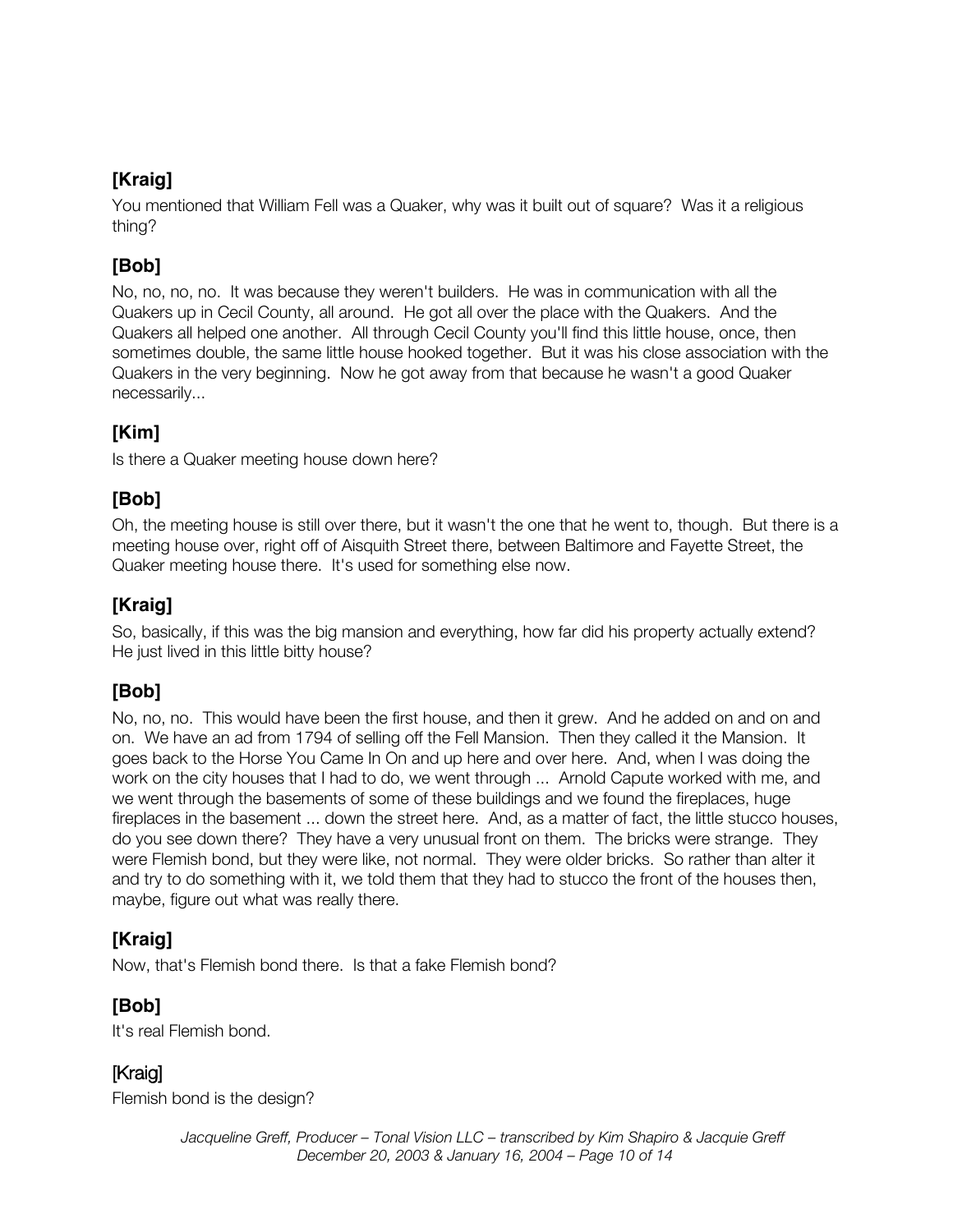#### **[Bob]**

Yeah. That's a half brick and a whole brick. And that's for the front of houses.

## **[Kraig]**

But you said this was rebuilt. This is not the original front to this house.

## **[Bob]**

No. This front was in such bad condition, that we photographed what was there, and then took it down and rebuilt this.

[Cut - discussion of purchase price of house]

## **[Jacquie]**

You were answering Kim's question about the house being concave.

# **[Bob]**

The house was in such bad shape, that ... this wall had to be propped up while this one was taken down, just to keep it from caving in. And, once it was done, everything was reinforced from the inside. It was in miserable shape. It should have been, probably, demolished and then rebuilt. But, then, the house was there, so you did that.

# **1605, 1607 & 1609 Lancaster St.**

[01:33:19:00 - 2nd tape]

# **[Kraig]**

So Bob, show me the difference between the bricks there, and ... tell me a little bit about the history of the house.

# **[Bob]**

Well, the facade has been replaced. [Referring to 1607] It was replaced some time between, let's say, 1865 and 1875, around that era. Because the narrow joint, the very narrow mortar joint, was in very high style then. Down the street, the big house on the corner ... about the same vintage. And that has a date stone on it -- I think that's about 1892, something like that.

# **[Kraig]**

So this house could be older than 1865?

# **[Bob]**

Oh, the house inside could. I'm talking about the facade now. I've never been inside, so I can't determine anything, but that's when the facade was changed.

This one [pointing to 1609] is about the same vintage but maybe just a little bit later. It gets more ornate with all of that molded brick. This one could be as late as 1890.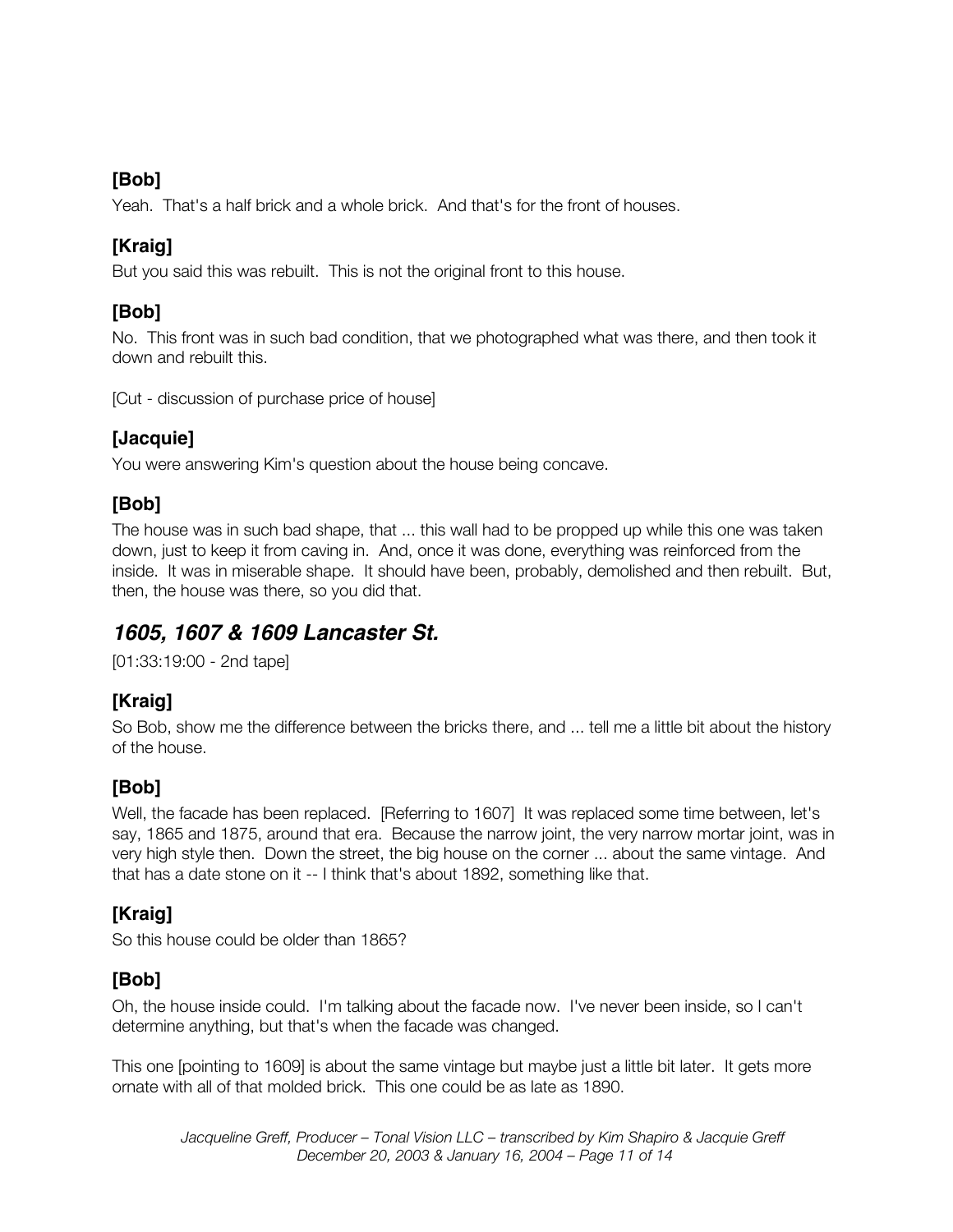## **[Kraig]**

And what about the one right here? [Referring to 1605]

## **[Bob]**

That's running bond, and it's probably around 1830. Flemish bond stops around 1830. For some reason, they don't lay it in Flemish bond any more. They just lay it in running bond. And that's running bond. They thought that that was pretty modern. But again, it would be hard to determine without looking at the interior to see if the interior is contemporary with that. The dormer window up there has been replaced, so I can't tell.

## **1611 Lancaster St.**

[01:35:43:08]

## **[Bob]**

This to me has always been a charmer because of its tiny scale ... with a cut stone cornice. No other house in all of Fells Point has a cut stone cornice. And I don't think any early little house in all of early Baltimore had a cut stone cornice. As well as the cut stone lintels over these windows. So, clearly you can see that ... this third floor was added some time after the 1870's, 1880's..

## **[Kraig]**

So this house is dated about what?

# **[Bob]**

This house would be about 1790. And, when you look in the side alley-way, you see that this house is built with ballast brick, that's those little thin bricks -- "bastard bricks" they were called, because they didn't match ... you couldn't have laid a facade with them because they wouldn't ... they're not thick enough ... you can't really lay them right.

Can we go upstairs to the 3rd floor and see them?

[Break - next scene is in upstairs 3rd floor bedroom looking at wall]

## **[Jacquie]**

Now, go ahead and tell me about this wall.

## **[Bob]**

All right. Well, the main body of this house, that is, the side and the back, is built out of this bastard brick that was dumped by the shippers on the dock. When they sailed out, they used to just throw them in the water. But then the town said, if you threw your ballast brick in the water, you'd be fined and you'd never be allowed back in port again. So then, they started stacking them on the dock and people would come and take them and use them for gardens, anything. But here, this guy actually built the main body of this house out of these little skinny bricks. And you can see they're totally not what you would normally have for bricks. And you couldn't really tie them in to other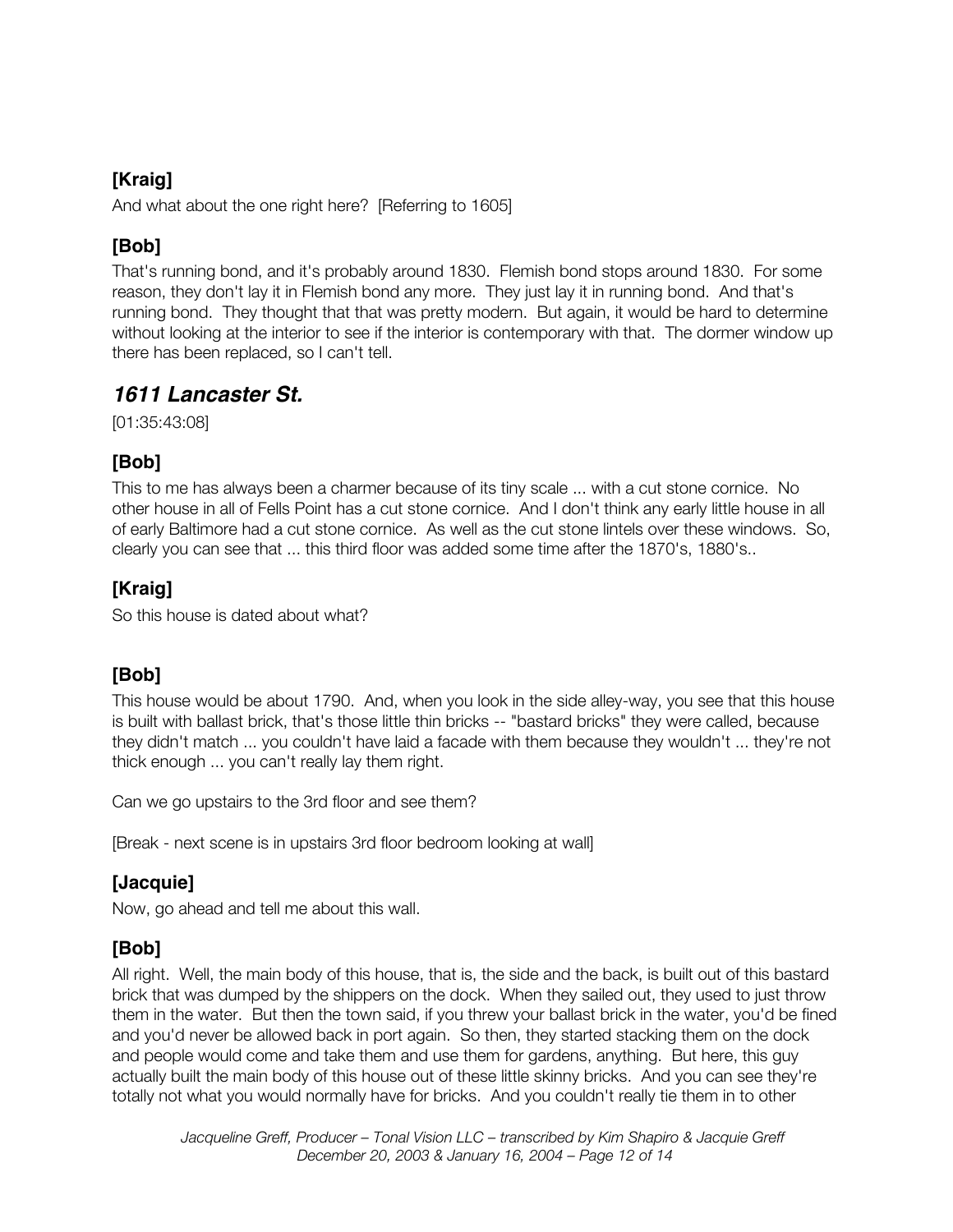bricks. Here you see all kinds of rubble brick, all sizes and whatnot. Here is the roof line coming down ... Do you see that?

#### **[Jacquie]**

I can't see it on the camera... [briefly discuss where camera stops]

#### **[Bob]**

That's the roof line coming down there, of the original house.

## **[Kraig]**

And this dates to what time?

#### **[Bob]**

This house [pointing to roof line] from here down, is probably 1790, 1785-95, somewhere in there. But this [pointing to bricks above roof line] up here, this is ... when they raised the roof, and put the Victorian cornice on, this is late 18th century, 19th century, late 19th century, say 1870, '80, something like that.

#### **[Kim]**

But they still used that small brick for both parts?

## **[Bob]**

Well, but this is just because they probably had some left over from around the edges because ... [Kraig comment, can't understand] These are all uniform little brick down here, but up in here, it's all mixed up stuff. You get some fatter ones and whatever.

## **[Kraig]**

What was the consistency of the mortar? I noticed on our house, somebody said it was oyster shell. What's the mortar there?

## **[Bob]**

[Looks closely at bricks] Well, now here you can see pieces of the oyster shell in the mortar here. You can see little flecks of the oyster shell in it. [Picks off piece. Camera focus moves in and out.]

The other thing that you can see a lot of times in the plaster ... have you taken any plaster off in your house?

## **[Jacquie]**

Our house was totally redone. I think the roof was caved in after the City owned it for a while.

## **[Bob]**

If you get in one of the houses where you're taking the plaster off, and it's an old house, when you break it off from the lathe, you'll see great swirls of cow hair ... you have on the hip of the cow the ...